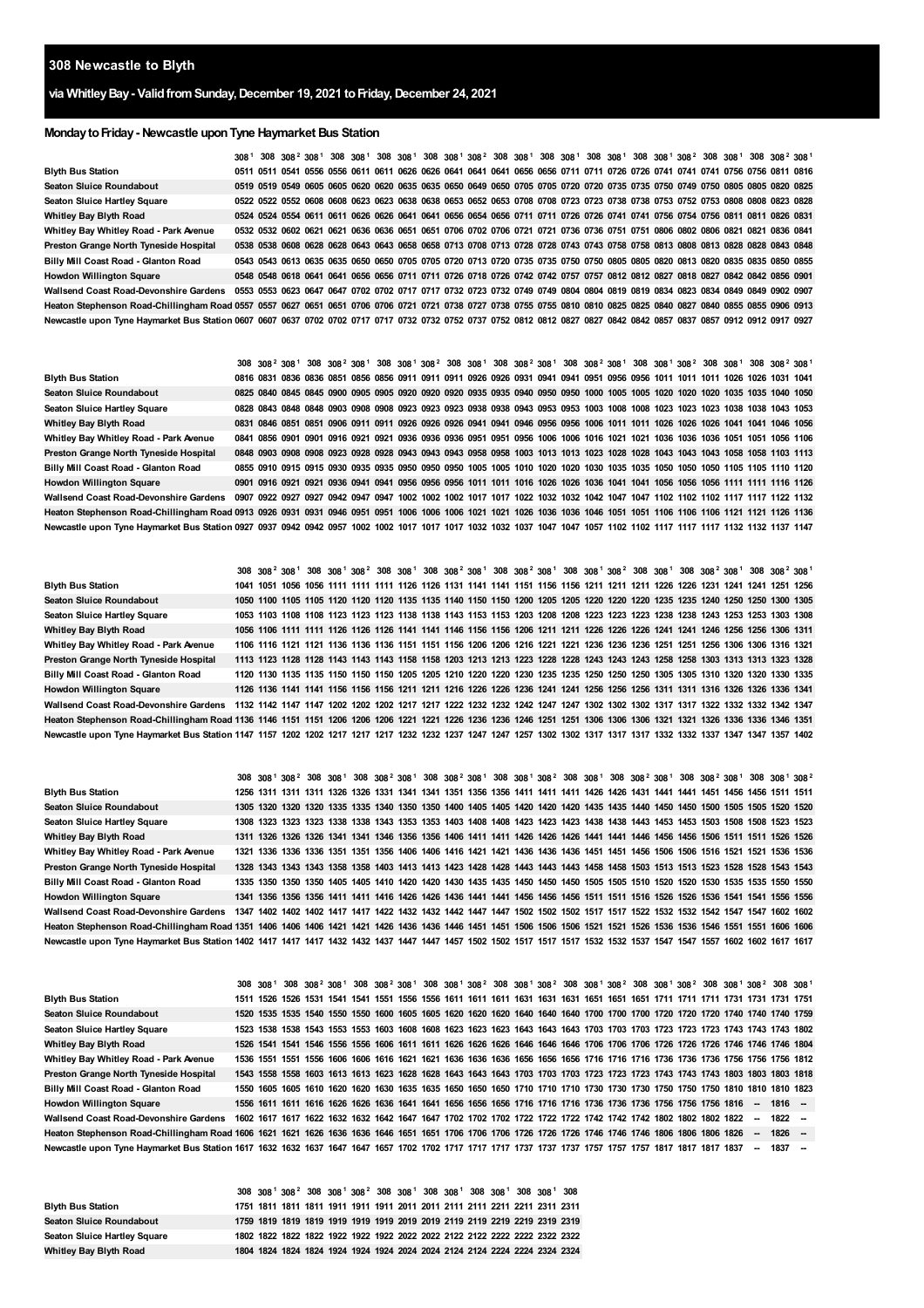|                                                                                                        |  |  |  | 308 308 <sup>1</sup> 308 <sup>2</sup> 308 308 <sup>1</sup> 308 <sup>2</sup> 308 308 <sup>1</sup> 308 308 <sup>1</sup> 308 308 <sup>1</sup> 308 308 <sup>1</sup> 308 |  |  |  |  |
|--------------------------------------------------------------------------------------------------------|--|--|--|---------------------------------------------------------------------------------------------------------------------------------------------------------------------|--|--|--|--|
| Whitley Bay Whitley Road - Park Avenue                                                                 |  |  |  |                                                                                                                                                                     |  |  |  |  |
| Preston Grange North Tyneside Hospital                                                                 |  |  |  | 1818 1838 1838 1838 1938 1938 1938 2038 2038 2138 2138 2238 2238 2338 2338                                                                                          |  |  |  |  |
| Billy Mill Coast Road - Glanton Road                                                                   |  |  |  | 1823 1843 1843 1843 1943 1943 1943 2043 2043 2143 2143 2243 2243 2343 2343                                                                                          |  |  |  |  |
| <b>Howdon Willington Square</b>                                                                        |  |  |  | -- 1848 1848 1848 1948 -- 1948 2048 2048 2148 2148 2248 2248 -- -                                                                                                   |  |  |  |  |
| <b>Wallsend Coast Road-Devonshire Gardens</b>                                                          |  |  |  | -- 1853 1853 1853 1953 -- 1953 2053 2053 2153 2153 2253 2253 -- -                                                                                                   |  |  |  |  |
| Heaton Stephenson Road-Chillingham Road -- 1857 1857 1857 1957 -- 1957 2057 2057 2157 2257 2257 -- -   |  |  |  |                                                                                                                                                                     |  |  |  |  |
| Newcastle upon Tyne Haymarket Bus Station -- 1907 1907 1907 2007 -- 2007 2107 2107 2207 2207 2307 -- - |  |  |  |                                                                                                                                                                     |  |  |  |  |

<span id="page-1-1"></span><span id="page-1-0"></span><sup>1</sup> Doesn't run on Fridays <sup>2</sup> Runs Fridays only

#### **Monday to Friday - Blyth Bus Station**

|                                                 |   |    |           |           |                |                                                                   |        |                                                        |  |  |  |  |  |                          |  | 308 <sup>1</sup> 308 308 <sup>1</sup> 308 308 <sup>1</sup> 308 <sup>2</sup> 308 308 <sup>1</sup> 308 308 <sup>1</sup> 308 308 <sup>1</sup> 308 308 <sup>1</sup> 308 308 <sup>2</sup> 308 308 <sup>1</sup> 308 308 <sup>2</sup> 308 308 <sup>2</sup> 308 308 <sup>2</sup> 308 308 <sup>2</sup> |  |
|-------------------------------------------------|---|----|-----------|-----------|----------------|-------------------------------------------------------------------|--------|--------------------------------------------------------|--|--|--|--|--|--------------------------|--|-----------------------------------------------------------------------------------------------------------------------------------------------------------------------------------------------------------------------------------------------------------------------------------------------|--|
| Newcastle upon Tyne Haymarket Bus Station       |   | -  | 0612 0612 |           | <b>Section</b> | 0642 -                                                            |        | 0655 0655 0710 0710 0725 0725 0740 0742 0740 0800 0800 |  |  |  |  |  | $\overline{\phantom{a}}$ |  | 0820 0820 0825 0840 0840                                                                                                                                                                                                                                                                      |  |
| Heaton Coast Road-Benton Road                   |   |    |           | 0622 0622 | $\sim$         | 0652                                                              | $\sim$ | 0706 0706 0721 0721 0736 0736 0751 0752 0751 0811 0811 |  |  |  |  |  | $\overline{\phantom{a}}$ |  | 0831 0831 0836 0851 0851                                                                                                                                                                                                                                                                      |  |
| Hadrian Lodge Coast Road-Station Road Slip Road | - | ۰. | 0626 0626 |           | $\sim$         | 0656                                                              | $\sim$ | 0710 0710 0725 0725 0740 0740 0755 0756 0755 0815 0815 |  |  |  |  |  | $\sim$                   |  | 0835 0835 0840 0855 0855                                                                                                                                                                                                                                                                      |  |
| <b>Battle Hill Willington Square</b>            |   | -  | 0631 0631 |           |                | -- 0701 -- 0716 0716 0731 0731 0746 0746 0801 0801 0801 0821 0821 |        |                                                        |  |  |  |  |  | $\sim$                   |  | 0841 0841 0846 0901 0901                                                                                                                                                                                                                                                                      |  |
| Billy Mill Coast Road - Glanton Road            |   |    |           |           |                |                                                                   |        |                                                        |  |  |  |  |  |                          |  | 0606 0606 0636 0636 0706 0706 0706 0722 0722 0737 0737 0752 0752 0807 0806 0807 0827 0827 0832 0847 0847 0852 0907 0907                                                                                                                                                                       |  |
| Preston Grange North Tyneside Hospital          |   |    |           |           |                |                                                                   |        |                                                        |  |  |  |  |  |                          |  | 0611 0611 0641 0641 0711 0711 0711 0728 0728 0743 0743 0758 0758 0813 0811 0813 0833 0833 0838 0853 0858 0913 0913                                                                                                                                                                            |  |
| Whitley Bay Park Avenue -York Road              |   |    |           |           |                |                                                                   |        |                                                        |  |  |  |  |  |                          |  | 0617 0617 0647 0647 0717 0717 0717 0736 0736 0751 0751 0806 0806 0821 0817 0821 0841 0841 0846 0901 0901 0906 0921 0921                                                                                                                                                                       |  |
| Whitley Bay Blyth Road                          |   |    |           |           |                |                                                                   |        |                                                        |  |  |  |  |  |                          |  | 0623 0623 0653 0653 0723 0723 0723 0743 0743 0758 0758 0813 0813 0828 0823 0828 0848 0848 0853 0908 0908 0913 0928 0928                                                                                                                                                                       |  |
| Seaton Sluice Hartley Square                    |   |    |           |           |                |                                                                   |        |                                                        |  |  |  |  |  |                          |  | 0625 0625 0655 0655 0725 0725 0725 0746 0746 0801 0801 0816 0816 0831 0825 0831 0851 0851 0856 0911 0911 0916 0931 0931                                                                                                                                                                       |  |
| Seaton Sluice Roundabout                        |   |    |           |           |                |                                                                   |        |                                                        |  |  |  |  |  |                          |  | 0628 0628 0658 0658 0728 0728 0728 0749 0749 0804 0804 0819 0819 0834 0828 0834 0854 0854 0859 0914 0914 0919 0934 0934                                                                                                                                                                       |  |
| <b>Blyth Bus Station</b>                        |   |    |           |           |                |                                                                   |        |                                                        |  |  |  |  |  |                          |  | 0636 0636 0706 0706 0736 0736 0736 0758 0758 0813 0813 0833 0833 0848 0836 0848 0903 0903 0908 0923 0923 0928 0943 0943                                                                                                                                                                       |  |
|                                                 |   |    |           |           |                |                                                                   |        |                                                        |  |  |  |  |  |                          |  |                                                                                                                                                                                                                                                                                               |  |

**Newcastle upon Tyne Haymarket Bus Station Heaton Coast Road-Benton Road** Hadrian Lodge Coast Road-Station Road Slip Road 0900 0910 0910 0920 0925 0925 0940 0940 0955 0955 1000 1010 1010 1020 1025 1025 1040 1040 1055 1055 1100 1110 1120 1220 1040 1055 1055 1040 1055 100 1110 1120 **Battle Hill Willington Square Billy Mill Coast Road - Glanton Road Preston Grange North Tyneside Hospital Whitley Bay Park Avenue -York Road Whitley Bay Blyth Road Seaton Sluice Hartley Square Seaton Sluice Roundabout Blyth Bus Station**  $308^2\ 308^1\ 308\ 308^2\ 308^1\ 308\ 308\ 308\ 308^1\ 308\ 308^2\ 308^1\ 308\ 308^2\ 308^1\ 308\ 308\ 308\ 308\ 308\ 308\ 308^1\ 308\ 308^2\ 308^1\ 308\ 308^2\$  $308^2\ 308^1\ 308\ 308^2\ 308^1\ 308\ 308\ 308\ 308^1\ 308\ 308^2\ 308^1\ 308\ 308^2\ 308^1\ 308\ 308\ 308\ 308\ 308\ 308\ 308^1\ 308\ 308^2\ 308^1\ 308\ 308^2\$  $308^2\ 308^1\ 308\ 308^2\ 308^1\ 308\ 308\ 308\ 308^1\ 308\ 308^2\ 308^1\ 308\ 308^2\ 308^1\ 308\ 308\ 308\ 308\ 308\ 308\ 308^1\ 308\ 308^2\ 308^1\ 308\ 308^2\$  $308^2\ 308^1\ 308\ 308^2\ 308^1\ 308\ 308\ 308\ 308^1\ 308\ 308^2\ 308^1\ 308\ 308^2\ 308^1\ 308\ 308\ 308\ 308\ 308\ 308\ 308^1\ 308\ 308^2\ 308^1\ 308\ 308^2\$  $308^2\ 308^1\ 308\ 308^2\ 308^1\ 308\ 308\ 308\ 308^1\ 308\ 308^2\ 308^1\ 308\ 308^2\ 308^1\ 308\ 308\ 308\ 308\ 308\ 308\ 308^1\ 308\ 308^2\ 308^1\ 308\ 308^2\$ 0845 0855 0855 0905 0910 0910 0925 0925 0940 0940 0945 0955 0955 1005 1010 1010 1025 1025 1040 1040 1045 1055 1055 1105 0856 0906 0906 0916 0921 0921 0936 0936 0951 0951 0956 1006 1006 1016 1021 1021 1036 1036 1051 1051 1056 1106 1106 1116 0906 0916 0916 0926 0931 0931 0946 0946 1001 1001 1006 1016 1016 1026 1031 1031 1046 1046 1101 1101 1106 1116 1116 1126 0912 0922 0922 0932 0937 0937 0952 0952 1007 1007 1012 1022 1022 1032 1037 1037 1052 1052 1107 1107 1112 1122 1122 1132 0918 0928 0928 0938 0943 0943 0958 0958 1013 1013 1018 1028 1028 1038 1043 1043 1058 1058 1113 1113 1118 1128 1128 1138 0926 0936 0936 0946 0951 0951 1006 1006 1021 1021 1026 1036 1036 1046 1051 1051 1106 1106 1121 1121 1126 1136 1136 1146 0933 0943 0943 0953 0958 0958 1013 1013 1028 1028 1033 1043 1043 1053 1058 1058 1113 1113 1128 1128 1133 1143 1143 1153 0936 0946 0946 0956 1001 1001 1016 1016 1031 1031 1036 1046 1046 1056 1101 1101 1116 1116 1131 1131 1136 1146 1146 1156 0939 0949 0949 0959 1004 1004 1019 1019 1034 1034 1039 1049 1049 1059 1104 1104 1119 1119 1134 1134 1139 1149 1149 1159 0948 0958 0958 1008 1013 1013 1028 1028 1043 1043 1048 1058 1058 1108 1113 1113 1128 1128 1143 1143 1148 1158 1158 1208

**Newcastle upon Tyne Haymarket Bus Station Heaton Coast Road-Benton Road Hadrian Lodge Coast Road-Station Road Slip Road 1125 1125 1140 1140 1155 1155 1200 1210 1210 1220 1225 1225 1240 1240 1255 1255 1300 1310 1310 1320 1325 1325 1340 1340 Battle Hill Willington Square Billy Mill Coast Road - Glanton Road Preston Grange North Tyneside Hospital Whitley Bay Park Avenue -York Road Whitley Bay Blyth Road Seaton Sluice Hartley Square Seaton Sluice Roundabout Blyth Bus Station** 308<sup>[1](#page-1-0)</sup> 308 308 308 308<sup>1</sup> 308 308<sup>[2](#page-1-1)</sup> 308 <sup>1</sup> 308 308<sup>2</sup> 308 <sup>1</sup> 308 308 308 308 308<sup>1</sup> 308 308<sup>2</sup> 308 308<sup>2</sup> 308 308<sup>2</sup> 308 308 308 308 1110 1110 1125 1125 1140 1140 1145 1155 1155 1205 1210 1210 1225 1225 1240 1240 1245 1255 1255 1305 1310 1310 1325 1325 1121 1121 1136 1136 1151 1151 1156 1206 1206 1216 1221 1221 1236 1236 1251 1251 1256 1306 1306 1316 1321 1321 1336 1336 1131 1131 1146 1146 1201 1201 1206 1216 1216 1226 1231 1231 1246 1246 1301 1301 1306 1316 1316 1326 1331 1331 1346 1346 1137 1137 1152 1152 1207 1207 1212 1222 1222 1232 1237 1237 1252 1252 1307 1307 1312 1322 1322 1332 1337 1337 1352 1352 1143 1143 1158 1158 1213 1213 1218 1228 1228 1238 1243 1243 1258 1258 1313 1313 1318 1328 1328 1338 1343 1343 1358 1358 1151 1151 1206 1206 1221 1221 1226 1236 1236 1246 1251 1251 1306 1306 1321 1321 1326 1336 1336 1346 1351 1351 1406 1406 1158 1158 1213 1213 1228 1228 1233 1243 1243 1253 1258 1258 1313 1313 1328 1328 1333 1343 1343 1353 1358 1358 1413 1413 1201 1201 1216 1216 1231 1231 1236 1246 1246 1256 1301 1301 1316 1316 1331 1331 1336 1346 1346 1356 1401 1401 1416 1416 1204 1204 1219 1219 1234 1234 1239 1249 1249 1259 1304 1304 1319 1319 1334 1334 1339 1349 1349 1359 1404 1404 1419 1419 1213 1213 1228 1228 1243 1243 1248 1258 1258 1308 1313 1313 1328 1328 1343 1343 1348 1358 1358 1408 1413 1413 1428 1428

**Newcastle upon Tyne Haymarket Bus Station Heaton Coast Road-Benton Road** Hadrian Lodge Coast Road-Station Road Slip Road 1355 1355 1400 1410 1410 1420 1425 1425 1440 1440 1455 1455 1500 1510 1510 1520 1525 1525 1540 1540 1555 1555 1600 1610 **Battle Hill Willington Square Billy Mill Coast Road - Glanton Road Preston Grange North Tyneside Hospital Whitley Bay Park Avenue -York Road Whitley Bay Blyth Road Seaton Sluice Hartley Square Seaton Sluice Roundabout Blyth Bus Station**  $308^{\, +}$   $308^{\, -}$   $308^{\, -}$   $308^{\, -}$   $308^{\, -}$   $308^{\, -}$   $308^{\, -}$   $308^{\, -}$   $308^{\, -}$   $308^{\, -}$   $308^{\, -}$   $308^{\, -}$   $308^{\, -}$   $308^{\, -}$   $308^{\, -}$   $308^{\, -}$   $308^{\, -}$   $308^{\, -}$   $308^{\, -}$   $308^{\, -}$  **1340 1345 1355 1355 1405 1410 1410 1425 1425 1440 1440 1445 1455 1455 1505 1510 1510 1525 1525 1540 1540 1545 1555** 1351 1351 1356 1406 1406 1416 1421 1421 1436 1436 1451 1451 1456 1506 1506 1516 1521 1521 1536 1536 1551 1551 1556 1606 1401 1401 1406 1416 1416 1426 1431 1431 1446 1446 1501 1501 1506 1516 1516 1526 1531 1531 1546 1546 1601 1601 1606 1616 1407 1407 1412 1422 1422 1432 1437 1437 1452 1452 1507 1507 1512 1522 1522 1532 1537 1537 1552 1552 1607 1607 1612 1622 1413 1413 1418 1428 1428 1438 1443 1443 1458 1458 1513 1513 1518 1528 1528 1538 1543 1543 1558 1558 1613 1613 1618 1628 1421 1421 1426 1436 1436 1446 1451 1451 1506 1506 1521 1521 1526 1536 1536 1546 1551 1551 1606 1606 1621 1621 1626 1636 1428 1428 1433 1443 1443 1453 1458 1458 1513 1513 1528 1528 1533 1543 1543 1553 1558 1558 1613 1613 1628 1628 1633 1643 1431 1431 1436 1446 1446 1456 1501 1501 1516 1516 1531 1531 1536 1546 1546 1556 1601 1601 1616 1616 1631 1631 1636 1646 1434 1434 1439 1449 1449 1459 1504 1504 1519 1519 1534 1534 1539 1549 1549 1559 1604 1604 1619 1619 1634 1634 1639 1649 1443 1443 1448 1458 1458 1508 1513 1513 1528 1528 1543 1543 1548 1558 1558 1608 1613 1613 1628 1628 1643 1643 1648 1658

**Newcastle upon Tyne Haymarket Bus Station Heaton Coast Road-Benton Road** Hadrian Lodge Coast Road-Station Road Slip Road 1610 1620 1630 1630 1640 1650 1650 1705 1700 1705 1720 1720 1720 1735 1735 1740 1750 1750 1800 1805 1805 1825 1825 1825 **Battle Hill Willington Square Billy Mill Coast Road - Glanton Road Preston Grange North Tyneside Hospital Whitley Bay Park Avenue -York Road Whitley Bay Blyth Road Seaton Sluice Hartley Square Seaton Sluice Roundabout Blyth Bus Station**  $308\ \ 308^2\ \ 308^1\ \ 308\ \ 308^2\ \ 308^1\ \ 308\ \ 308^1\ \ 308\ \ 208\ \ 308\ \ 308^1\ \ 308^2\ \ 308\ \ 308^1\ \ 308\ \ 308^2\ \ 308^1\ \ 308\ \ 308^2\ \ 308^1\ \ 308\ \ 308^1\ \ 308\ \ 308^1\ \ 308\ \ 308^2\ \ 308^1$  $308\ \ 308^2\ \ 308^1\ \ 308\ \ 308^2\ \ 308^1\ \ 308\ \ 308^1\ \ 308\ \ 208\ \ 308\ \ 308^1\ \ 308^2\ \ 308\ \ 308^1\ \ 308\ \ 308^2\ \ 308^1\ \ 308\ \ 308^2\ \ 308^1\ \ 308\ \ 308^1\ \ 308\ \ 308^1\ \ 308\ \ 308^2\ \ 308^1$  $308\ \ 308^2\ \ 308^1\ \ 308\ \ 308^2\ \ 308^1\ \ 308\ \ 308^1\ \ 308\ \ 208\ \ 308\ \ 308^1\ \ 308^2\ \ 308\ \ 308^1\ \ 308\ \ 308^2\ \ 308^1\ \ 308\ \ 308^2\ \ 308^1\ \ 308\ \ 308^1\ \ 308\ \ 308^1\ \ 308\ \ 308^2\ \ 308^1$  $308\ \ 308^2\ \ 308^1\ \ 308\ \ 308^2\ \ 308^1\ \ 308\ \ 308^1\ \ 308\ \ 208\ \ 308\ \ 308^1\ \ 308^2\ \ 308\ \ 308^1\ \ 308\ \ 308^2\ \ 308^1\ \ 308\ \ 308^2\ \ 308^1\ \ 308\ \ 308^1\ \ 308\ \ 308^1\ \ 308\ \ 308^2\ \ 308^1$  $308\ \ 308^2\ \ 308^1\ \ 308\ \ 308^2\ \ 308^1\ \ 308\ \ 308^1\ \ 308\ \ 208\ \ 308\ \ 308^1\ \ 308^2\ \ 308\ \ 308^1\ \ 308\ \ 308^2\ \ 308^1\ \ 308\ \ 308^2\ \ 308^1\ \ 308\ \ 308^1\ \ 308\ \ 308^1\ \ 308\ \ 308^2\ \ 308^1$ 1555 1605 1610 1610 1625 1630 1630 1645 1645 1645 1700 1705 1700 1715 1715 1725 1730 1730 1745 1750 1750 1810 1812 1810 1606 1616 1624 1624 1636 1644 1644 1659 1656 1659 1714 1716 1714 1729 1729 1736 1744 1744 1756 1801 1801 1821 1822 1821 1616 1626 1636 1636 1646 1656 1656 1711 1706 1711 1726 1726 1726 1741 1741 1746 1756 1756 1806 1811 1811 1831 1831 1831 1622 1632 1642 1642 1652 1702 1702 1717 1712 1717 1732 1732 1732 1747 1747 1752 1802 1802 1812 1817 1817 1837 1836 1837 1628 1638 1648 1648 1658 1708 1708 1723 1718 1723 1738 1738 1738 1753 1753 1758 1808 1808 1818 1823 1823 1843 1841 1843 1636 1646 1656 1656 1706 1716 1716 1731 1726 1731 1746 1746 1746 1801 1801 1806 1816 1816 1826 1831 1831 1851 1847 1851 1643 1653 1703 1703 1713 1723 1723 1738 1733 1738 1753 1753 1753 1808 1808 1813 1823 1823 1833 1838 1838 1858 1853 1858 1646 1656 1706 1706 1716 1726 1726 1741 1736 1741 1756 1756 1756 1811 1811 1816 1826 1826 1836 1841 1841 1901 1855 1901 1649 1659 1709 1709 1719 1729 1729 1744 1739 1744 1759 1759 1759 1814 1814 1819 1829 1829 1839 1844 1844 1904 1858 1904 1658 1708 1718 1718 1728 1738 1738 1753 1748 1753 1808 1808 1808 1823 1823 1828 1838 1838 1848 1853 1853 1913 1906 1913